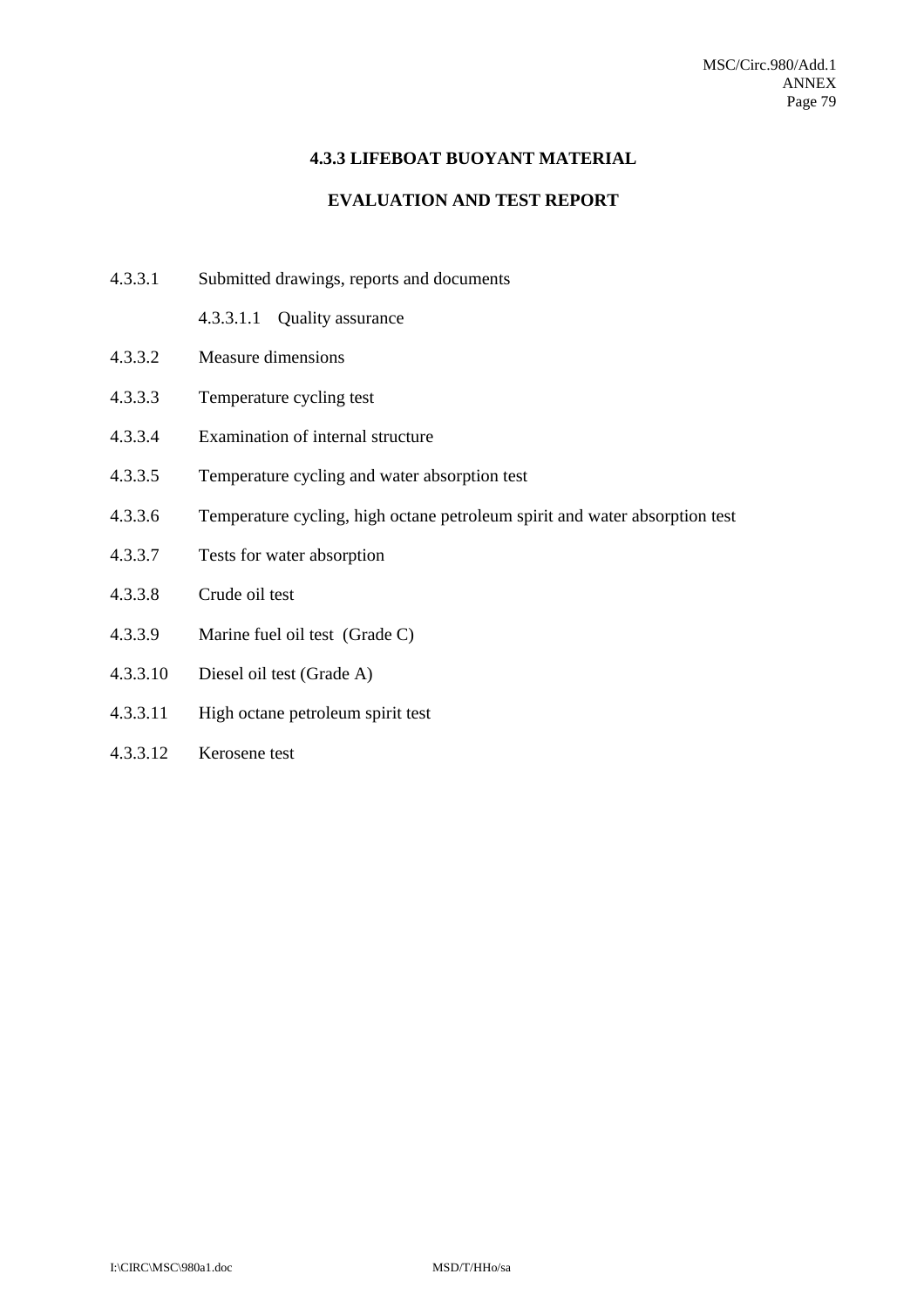# **4.3.3 LIFEBOAT BUOYANT MATERIAL**

# **EVALUATION AND TEST REPORT**

| <b>Manufacturer</b>           |  |
|-------------------------------|--|
| <b>Type/Model</b>             |  |
| Date of Approval              |  |
| <b>Place</b>                  |  |
| <b>Name Surveyor printed</b>  |  |
| <b>Signature</b>              |  |
| <b>Approving Organization</b> |  |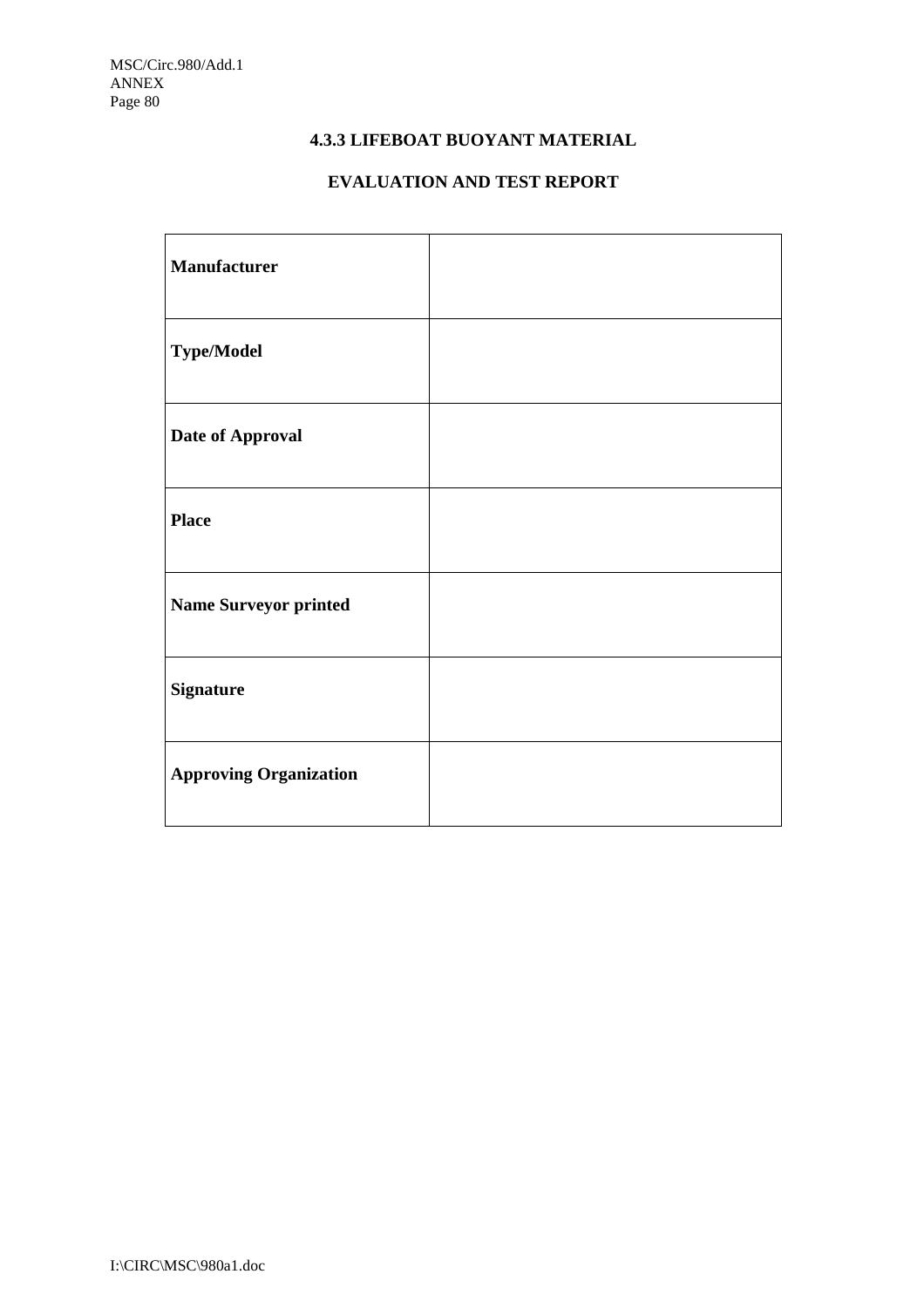### DE 43/18/Add.3 ANNEX 2

|                                  |                    |               | Page 81 |
|----------------------------------|--------------------|---------------|---------|
|                                  | Manufacturer:      | Date:         | Time:   |
| <b>Lifeboat Buoyant Material</b> | Model:             | Surveyor:     |         |
|                                  | Lot/Serial Number: | Organization: |         |

| 4.3.3.1     | Submitted drawings, reports and documents |                                         |               |  |  |
|-------------|-------------------------------------------|-----------------------------------------|---------------|--|--|
|             |                                           | <b>Submitted drawings and documents</b> |               |  |  |
| Drawing No. | <b>Revision No. &amp; date</b>            | <b>Title of drawing</b>                 | <b>Status</b> |  |  |
|             |                                           |                                         |               |  |  |
|             |                                           |                                         |               |  |  |
|             |                                           |                                         |               |  |  |
|             |                                           |                                         |               |  |  |
|             |                                           |                                         |               |  |  |
|             |                                           |                                         |               |  |  |
|             |                                           |                                         |               |  |  |
|             |                                           |                                         |               |  |  |

| Submitted reports and documents |                                |                            |               |  |
|---------------------------------|--------------------------------|----------------------------|---------------|--|
| <b>Report/Document No.</b>      | <b>Revision No. &amp; Date</b> | Title of report / document | <b>Status</b> |  |
|                                 |                                | Maintenance Manual -       |               |  |
|                                 |                                | <b>Operations Manual -</b> |               |  |
|                                 |                                |                            |               |  |
|                                 |                                |                            |               |  |
|                                 |                                |                            |               |  |
|                                 |                                |                            |               |  |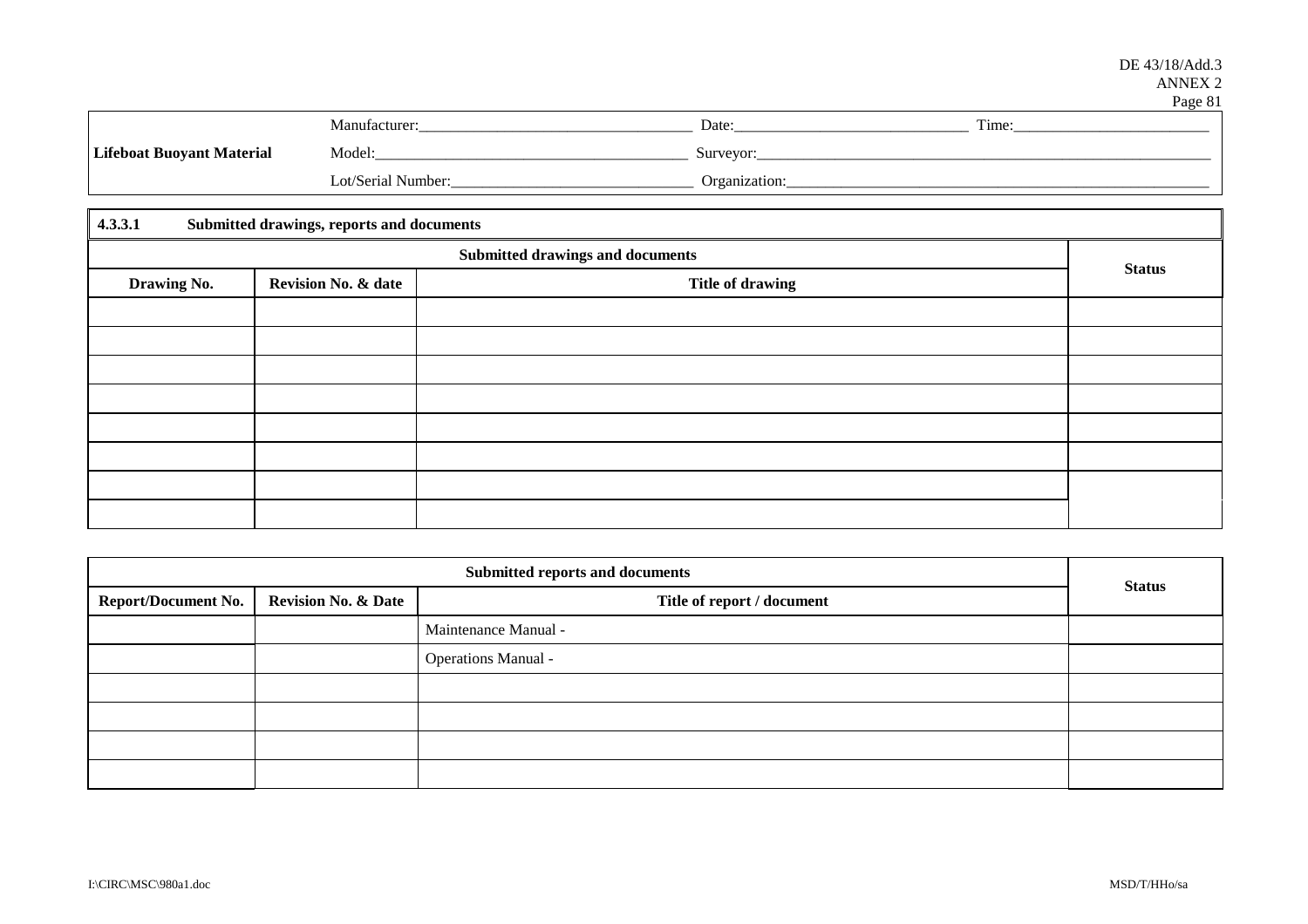| ------                           |                    |               |       |
|----------------------------------|--------------------|---------------|-------|
|                                  | Manufacturer:      | Date:         | Time: |
| <b>Lifeboat Buoyant Material</b> | Model:             | Surveyor:     |       |
|                                  | Lot/Serial Number: | Organization: |       |

| 4.3.3.1.1<br><b>Quality Assurance</b>                                                                                                                                                                                                                                                                                                                                                                                                                                                                                                                                                                                                                                                                                                                                                     | <b>Regulations: - SOLAS III/4</b>                                   |
|-------------------------------------------------------------------------------------------------------------------------------------------------------------------------------------------------------------------------------------------------------------------------------------------------------------------------------------------------------------------------------------------------------------------------------------------------------------------------------------------------------------------------------------------------------------------------------------------------------------------------------------------------------------------------------------------------------------------------------------------------------------------------------------------|---------------------------------------------------------------------|
| Except where all appliances of a particular type are required by Chapter III of the<br>International Convention for the Safety of Life at Sea, 1974, as amended, to be<br>inspected, representatives of the Administration should make random inspections<br>of manufacturers to ensure that the quality of life-saving appliances and materials<br>used comply with the specification of the approved prototype life-saving appliance.<br>Manufacturers should be required to institute a quality control procedure to ensure that<br>life-saving appliances are provided to the same standard as the prototype life-saving<br>appliance approved by the Administration and to keep records of any production tests<br>carried out in accordance with the Administration's instructions. | <b>Quality Assurance</b><br>Description of System.                  |
|                                                                                                                                                                                                                                                                                                                                                                                                                                                                                                                                                                                                                                                                                                                                                                                           | Quality Assurance System acceptable Yes/No<br>Comments/Observations |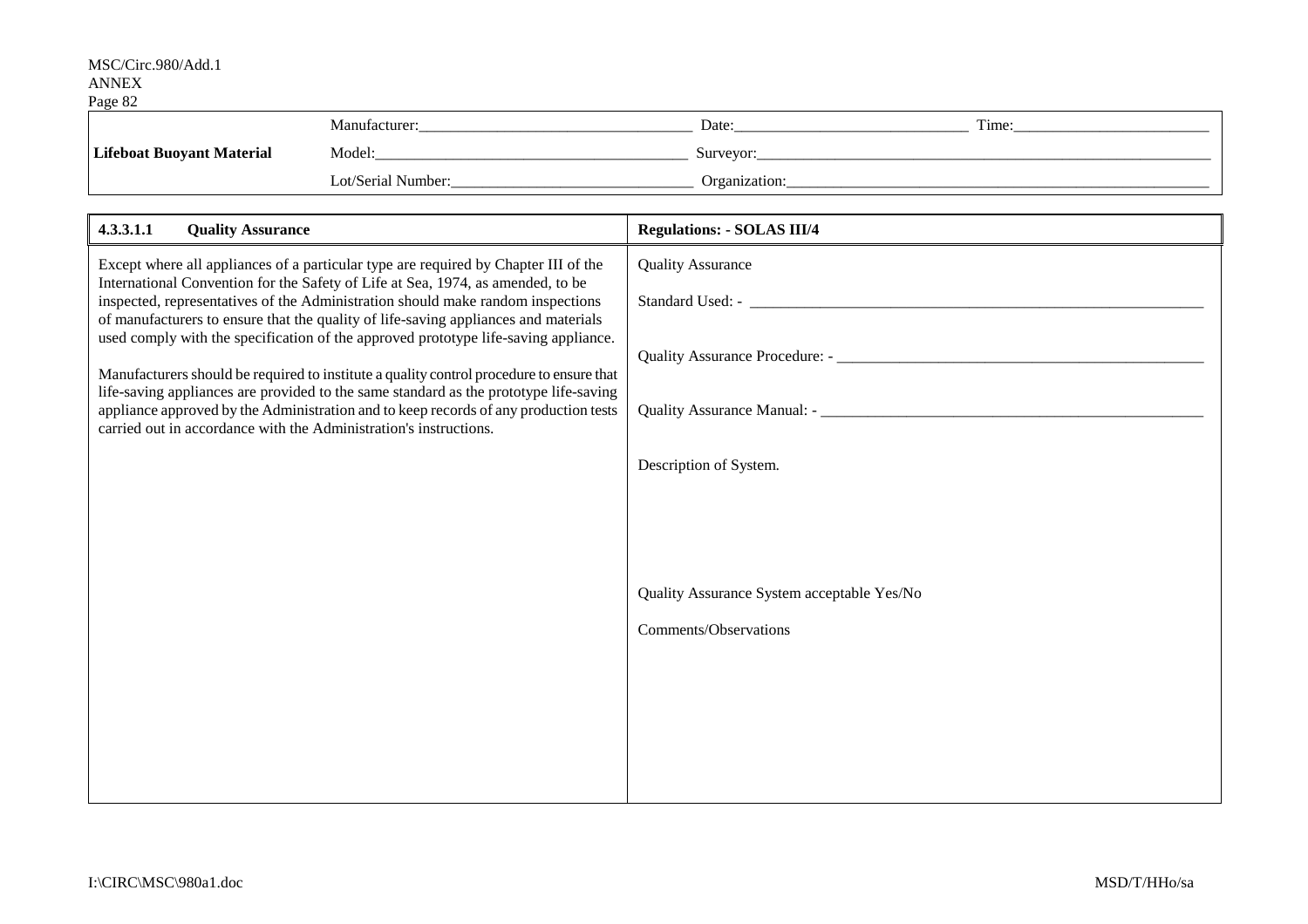#### DE 43/18/Add.3 ANNEX 2  $P_{\text{200}}$  83

|                           |                    |               | $\Gamma$ age ob |
|---------------------------|--------------------|---------------|-----------------|
|                           | Manufacturer       | Date:         | Time:           |
| Lifeboat Buoyant Material | Model:             | Surveyor:     |                 |
|                           | Lot/Serial Number: | Organization: |                 |

| <b>TEST ITEMS</b>                                                   |               |              |              |              | <b>REFERENCES</b> |              |              |              |              |                           | <b>REMARKS</b> |
|---------------------------------------------------------------------|---------------|--------------|--------------|--------------|-------------------|--------------|--------------|--------------|--------------|---------------------------|----------------|
| <b>CONDITIONING</b><br><b>SEQUENCE</b>                              | $1 - 2$       | $3 - 4$      | $5-6$        | $7 - 8$      | $9-10$            | $11 - 12$    | $13 - 14$    | $15-16$      | $17-18$      | <b>MSC</b><br>70/23/Add.1 |                |
| Measure dimensions (4.3.3.2)                                        | $\mathbf{A}$  | $\mathbf{A}$ | A            | $\mathbf{A}$ | $\mathbf{A}$      | A            | $\mathbf{A}$ | $\mathbf{A}$ | $\mathbf{A}$ |                           |                |
| cycling<br>Temperature<br>test<br>(4.3.3.3)                         | $\mathbf{B}$  | $\mathbf B$  | B            |              |                   |              |              |              |              |                           |                |
| Measure dimensions at end of<br>temperature cycling test. (4.3.3.3) | $\mathcal{C}$ | $\mathsf{C}$ | $\mathbf C$  |              |                   |              |              |              |              |                           |                |
| Examination of internal structure<br>(4.3.3.4)                      | D             |              |              |              |                   |              |              |              |              |                           |                |
| Measure initial buoyancy                                            |               | D            | D            | D            | D                 | D            | D            | D            | D            |                           |                |
| High octane petroleum spirit<br>(4.3.3.6) & (4.3.3.11)              |               |              | E            |              |                   |              |              | ${\bf E}$    |              |                           |                |
| Crude oil (4.3.3.8)                                                 |               |              |              |              | E                 |              |              |              |              |                           |                |
| Marine fuel oil (Grade C)<br>(4.3.3.9)                              |               |              |              |              |                   | ${\bf E}$    |              |              |              |                           |                |
| Diesel oil (Grade A) $(4.3.3.10)$                                   |               |              |              |              |                   |              | ${\bf E}$    |              |              |                           |                |
| Kerosene (4.3.3.12)                                                 |               |              |              |              |                   |              |              |              | ${\bf E}$    |                           |                |
| Measure dimensions                                                  |               |              | $\mathbf{F}$ |              | $\mathbf{F}$      | F            | $\mathbf{F}$ | $\mathbf{F}$ | ${\bf F}$    |                           |                |
| Fresh water absorption<br>test<br>$(4.3.3.5) \& (4.5.2.7)$          |               | $\mathbf G$  | G            | $\mathbf G$  | G                 | G            | G            | $\mathbf G$  | $\mathbf G$  |                           |                |
| Measure dimensions                                                  |               | $\, {\rm H}$ | H            | H            | $\mathbf H$       | $\, {\rm H}$ | H            | $\, {\rm H}$ | H            |                           |                |
| Measure final buoyancy                                              |               | T            |              | I            |                   |              |              | T            | L            |                           |                |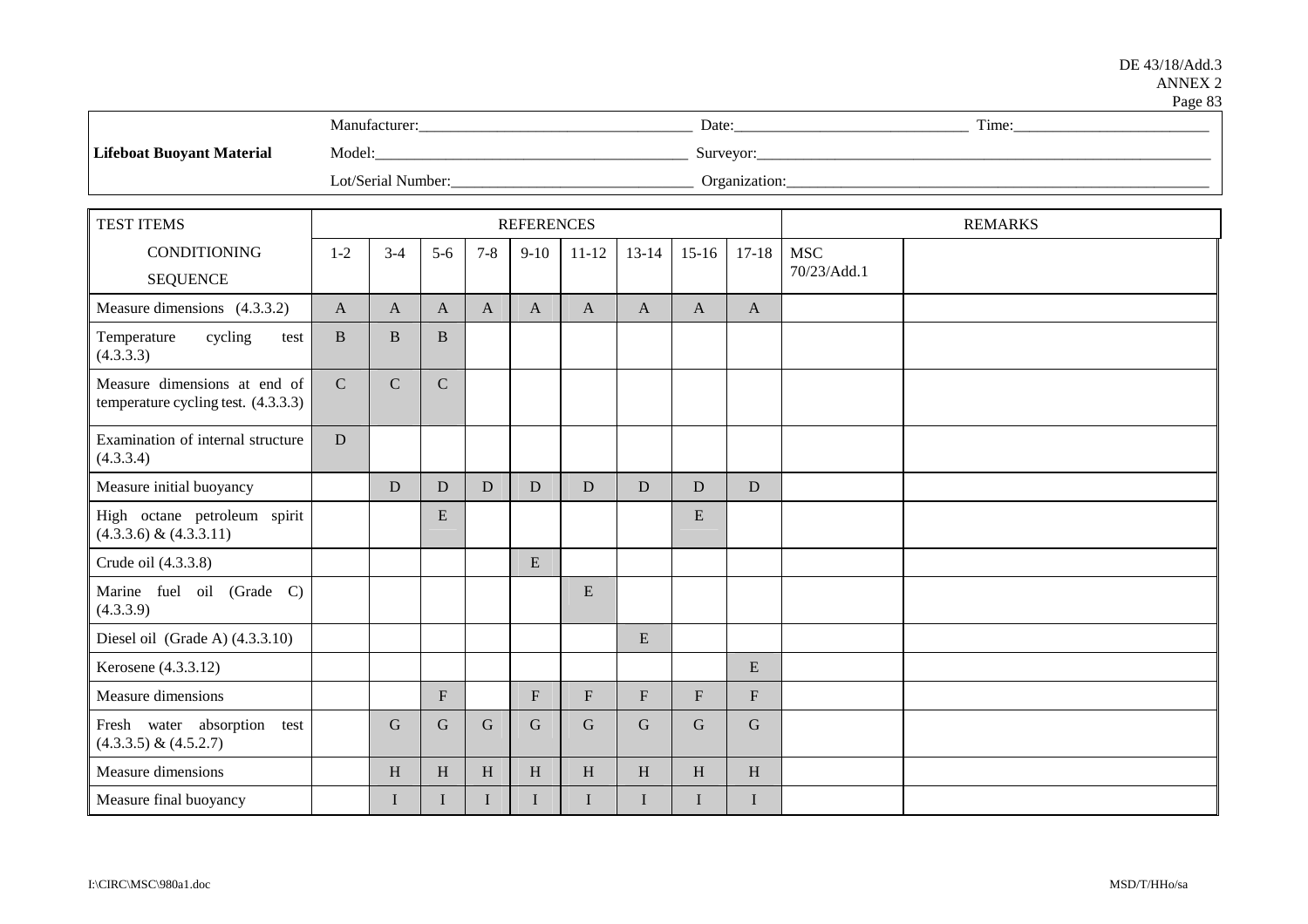|                                             | Manufacturei       | Date:         | Time: |
|---------------------------------------------|--------------------|---------------|-------|
| <b>I ifeboat Buoyant Mars</b><br>: Material | Model:             | Surveyor      |       |
|                                             | Lot/Serial Number: | )rganization: |       |

| 4.3.3.2<br><b>Measure Dimensions</b>                                                          |                     | Regulations: LSA Code 1.2; MSC.81(70) 1/6.2 and 2.7 |                       |                              |
|-----------------------------------------------------------------------------------------------|---------------------|-----------------------------------------------------|-----------------------|------------------------------|
| <b>Test Procedure</b>                                                                         | Acceptance Criteria |                                                     |                       | <b>Significant Test Data</b> |
| Measure the dimensions of the specimens                                                       |                     |                                                     | $1 - X - X$           | $11$ __ X __ X __            |
| The specimens should be at least 300 mm square<br>and be of the same thickness as used in the |                     |                                                     | $2 \frac{X}{X}$       |                              |
| lifejacket.                                                                                   |                     |                                                     | $3 \t X$ $X$          | $13 \t X \t X$               |
|                                                                                               |                     |                                                     | $4 \_X_{x}$           | $14 \_ X \_ X \_ X \_$       |
|                                                                                               |                     |                                                     | $5 \t X$ $X$          | $15 \t X \t X$               |
|                                                                                               |                     |                                                     | $6 \_ X \_ X \_$      | $16 \_ X \_ X \_$            |
|                                                                                               |                     |                                                     | $7 - X - X$           | $17 \t X \t X$               |
|                                                                                               |                     |                                                     | $8 \t X$ X            | $18$ __ X __ X __            |
|                                                                                               |                     |                                                     | $9 - X - X$           | $19 \_ X \_ X \_$            |
|                                                                                               |                     |                                                     | $10$ ___ X ___ X ___  | $20 - X - X$                 |
|                                                                                               |                     |                                                     |                       |                              |
|                                                                                               |                     |                                                     | Passed                | Failed                       |
|                                                                                               |                     |                                                     | Comments/Observations |                              |
|                                                                                               |                     |                                                     |                       |                              |
|                                                                                               |                     |                                                     |                       |                              |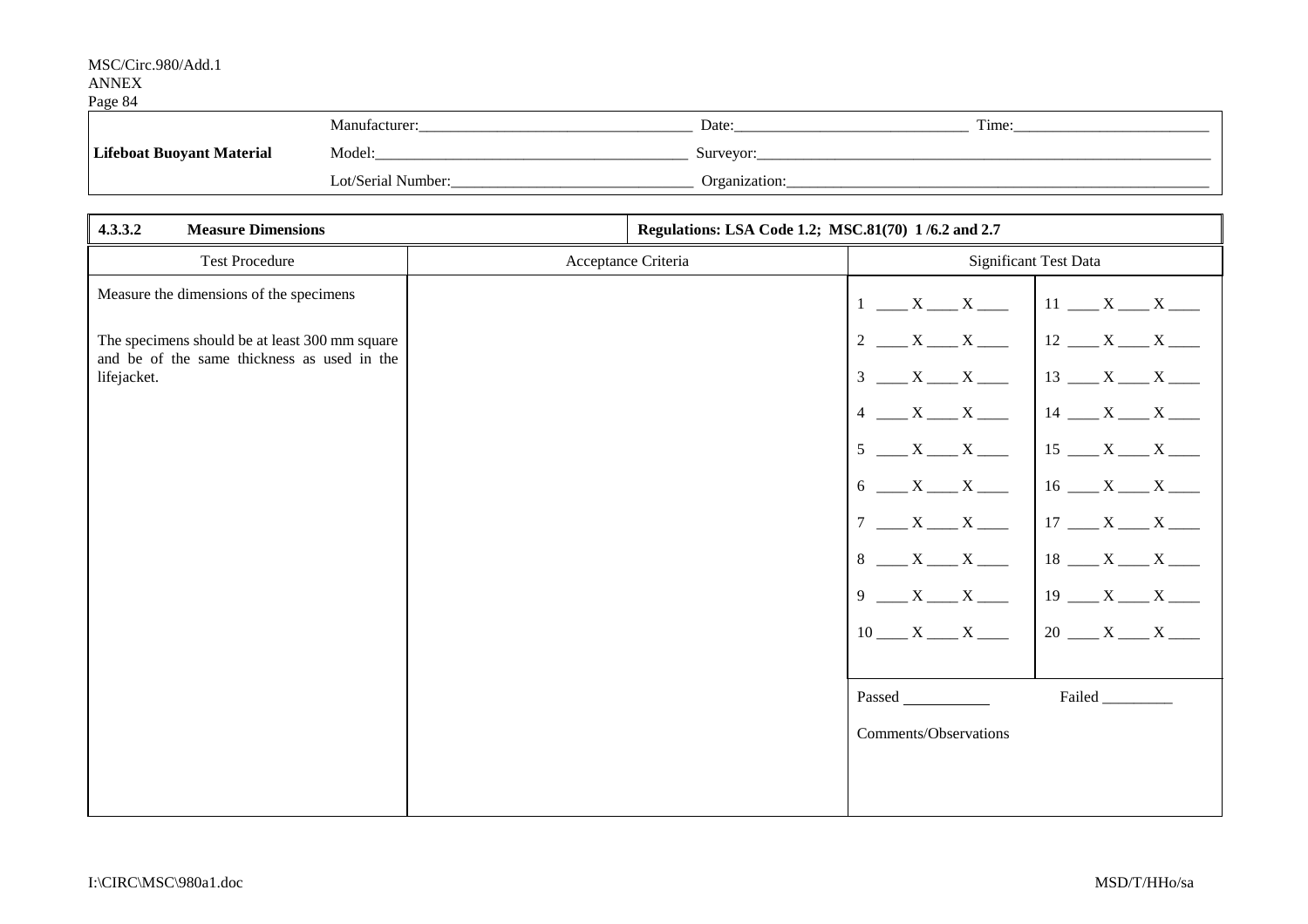|                                  |                    |               | ------      |
|----------------------------------|--------------------|---------------|-------------|
|                                  | Manufacturer       | Date:         | m.<br>l'ime |
| <b>Lifeboat Buoyant Material</b> | Model:             | Surveyor:     |             |
|                                  | Lot/Serial Number: | Organization: |             |

| 4.3.3.3<br><b>Temperature cycling test</b>                                                                                                                                                                                                                                                                                                                                                                                                                                                                                                                                                                                                                                                           |                                                                                                                                                                                                                                     | Regulations: LSA Code 1.2; MSC.81(70) 1/6.2.2 and 2.7.1 |                                                                                                                                                                                                                                                                                                                          |  |
|------------------------------------------------------------------------------------------------------------------------------------------------------------------------------------------------------------------------------------------------------------------------------------------------------------------------------------------------------------------------------------------------------------------------------------------------------------------------------------------------------------------------------------------------------------------------------------------------------------------------------------------------------------------------------------------------------|-------------------------------------------------------------------------------------------------------------------------------------------------------------------------------------------------------------------------------------|---------------------------------------------------------|--------------------------------------------------------------------------------------------------------------------------------------------------------------------------------------------------------------------------------------------------------------------------------------------------------------------------|--|
| <b>Test Procedure</b>                                                                                                                                                                                                                                                                                                                                                                                                                                                                                                                                                                                                                                                                                | Acceptance Criteria                                                                                                                                                                                                                 |                                                         | Significant Test Data                                                                                                                                                                                                                                                                                                    |  |
| Six specimens should be subjected for 8 hours to<br>surrounding temperatures of $-30^{\circ}$ C and $+65^{\circ}$ C.<br>These alternating cycles need not follow<br>immediately after each other and the following<br>procedure, repeated for ten cycles is acceptable:<br>An 8 h cycle at $+65^{\circ}$ C to be completed in one<br>day; and the specimens removed from the warm<br>chamber that same day and left exposed under<br>ordinary room conditions until the next day; and<br>an 8 h cycle at $-30^{\circ}$ C to be completed the next<br>day; and<br>The specimens removed from the cold chamber<br>that same day and left exposed under ordinary<br>room conditions until the next day. | The dimensions of the specimens should be recorded at the end of the<br>ten-cycle period. The specimens should be carefully examined and<br>should not show any sign of external change of structure or of<br>mechanical qualities. |                                                         | Dimensions before test<br>Dimensions after test<br>$1 \quad X \quad X \quad \quad$<br>$\frac{X}{1}$ X $\frac{X}{1}$<br>$2 \frac{X}{X}$<br>$X = X$<br>$3 \t X$ X $\t X$<br>$X = X$<br>$X = X$<br>$5 \t X$ $X$<br>$X = X$<br>$6 \t X$ $X$<br>$X = X$<br><b>Failed Exercise 2</b><br><b>Passed</b><br>Comments/Observations |  |
| 4.3.3.4<br><b>Examination of internal structure</b>                                                                                                                                                                                                                                                                                                                                                                                                                                                                                                                                                                                                                                                  |                                                                                                                                                                                                                                     |                                                         | Regulations: LSA Code 1.2; MSC.81(70) 1/6.2.2, 2.7.1 and 2.7.2                                                                                                                                                                                                                                                           |  |
| <b>Test Procedure</b>                                                                                                                                                                                                                                                                                                                                                                                                                                                                                                                                                                                                                                                                                | Acceptance Criteria                                                                                                                                                                                                                 |                                                         | <b>Significant Test Data</b>                                                                                                                                                                                                                                                                                             |  |
| Following the temperature cycling test, two of the<br>specimens should be cut open and examined.                                                                                                                                                                                                                                                                                                                                                                                                                                                                                                                                                                                                     | Neither of the two specimens cut open should show any sign of<br>internal change of structure.                                                                                                                                      |                                                         | Specimen No. 1 Internal condition (Passed/Failed)<br>Specimen No. 2 Internal condition (Passed/Failed)<br>Comments/Observations                                                                                                                                                                                          |  |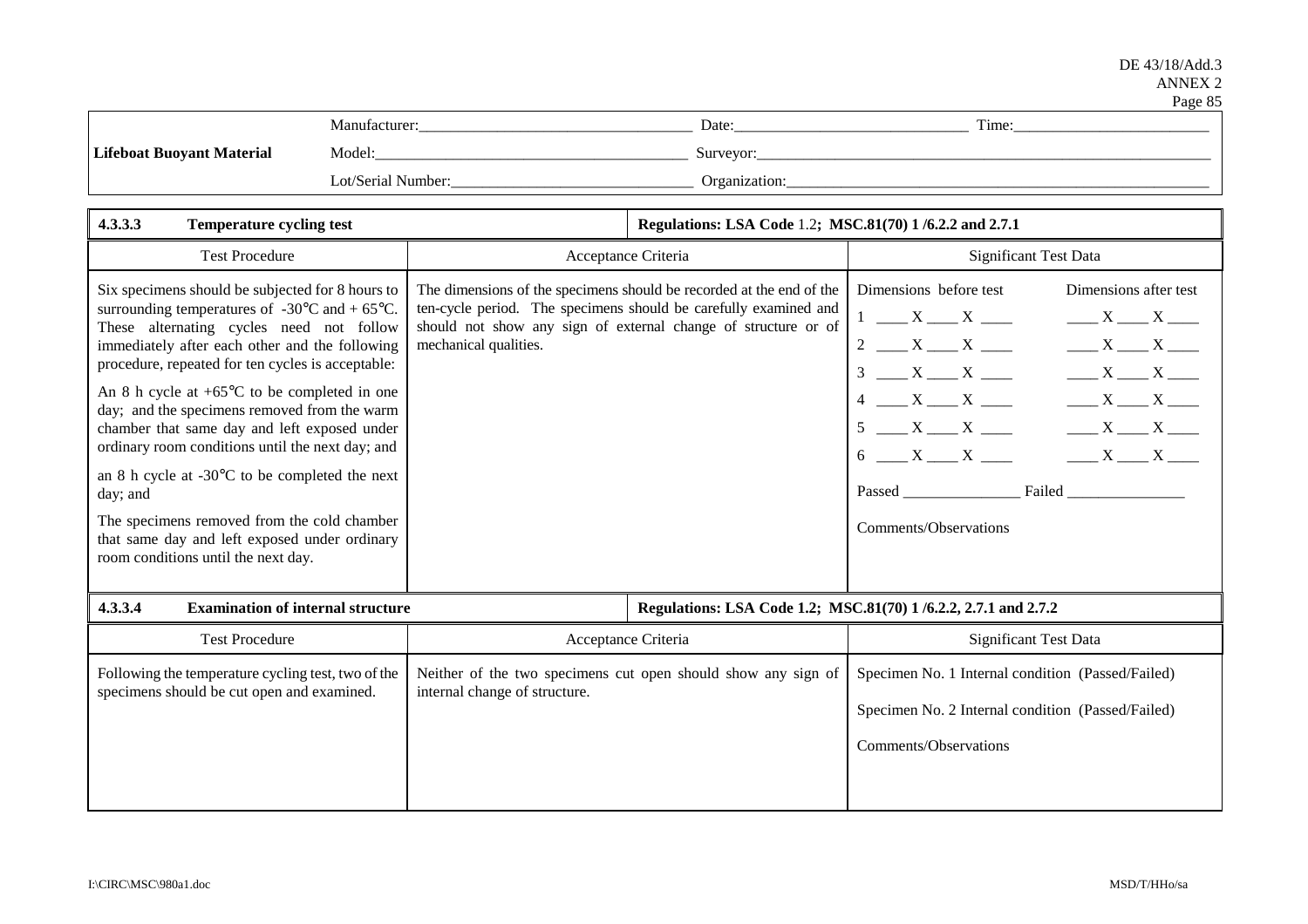| - - - - - -                      | Manufacturer:      | Date:         | m.<br>l'ime |
|----------------------------------|--------------------|---------------|-------------|
| <b>Lifeboat Buoyant Material</b> | Model:             | Surveyor:     |             |
|                                  | Lot/Serial Number: | Organization: |             |

| 4.3.3.5<br>Temperature cycling and Water absorption test                                                                                                                                                                                                                                           |                                                | Regulations: LSA Code 1.2; MSC.81(70) 1/2.7.1, 2.7.8 & 6.2.2                                                                          |                                                                                                                                          |                                                                             |
|----------------------------------------------------------------------------------------------------------------------------------------------------------------------------------------------------------------------------------------------------------------------------------------------------|------------------------------------------------|---------------------------------------------------------------------------------------------------------------------------------------|------------------------------------------------------------------------------------------------------------------------------------------|-----------------------------------------------------------------------------|
| <b>Test Procedure</b>                                                                                                                                                                                                                                                                              |                                                | Acceptance Criteria                                                                                                                   | Significant Test Data                                                                                                                    |                                                                             |
| The test should be carried out on two specimens<br>which have been subjected to the temperature<br>cycling test.<br>The test should be carried out in fresh water and<br>the specimens should be immersed for a period of<br>seven days under a 1.25 m head of water.                              | dissolution or change of mechanical qualities. | The reduction of buoyancy should not exceed 5%. The specimens<br>should show no signs of damage such as shrinking, cracking swelling, | Dimensions before test<br>$3 \t X$ $X$<br>$4 \t X$ $X$<br>% change in dimensions                                                         | Dimensions after test<br>$X = X$<br>$X \longrightarrow X \longrightarrow X$ |
| The results should state the mass in kilograms<br>which each specimen could support out of the<br>water after one and seven days immersion (the<br>selection of a test method suitable for obtaining<br>this result directly or indirectly is left to the<br>discretion of the testing authority). |                                                |                                                                                                                                       | 3<br>$\%$<br>Buoyancy after 1 day<br>3<br>% change in buoyancy<br>3<br>$\frac{0}{0}$<br><b>Comments/Observations</b><br>Failed<br>Passed | $\overline{4}$<br>$\%$<br>Buoyancy after 7 day<br>4                         |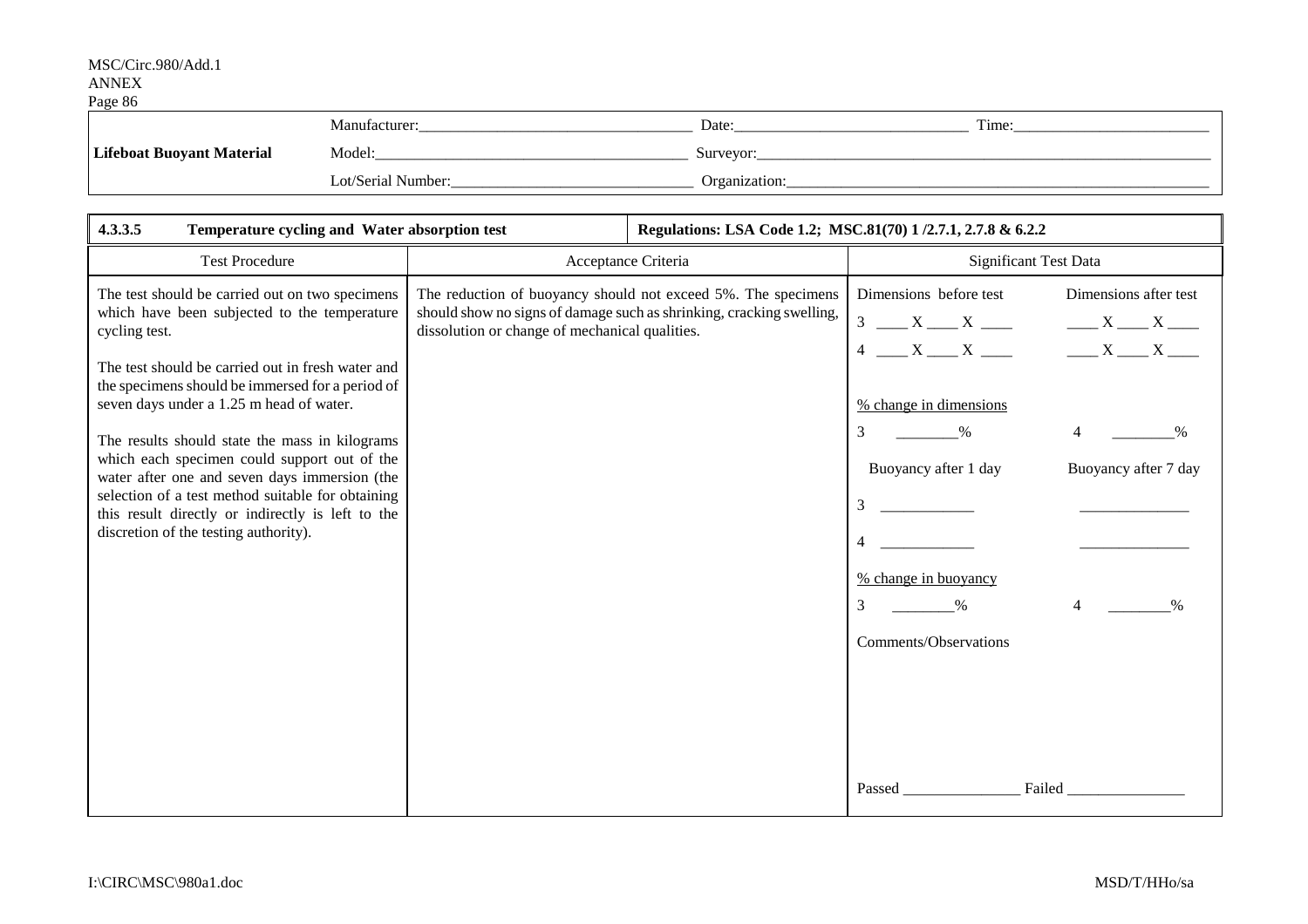|                                  |                           |               | $\sim$ where $\sim$ $\prime$ |
|----------------------------------|---------------------------|---------------|------------------------------|
|                                  | Manufacturer <sup>.</sup> | Date:         | Time:                        |
| <b>Lifeboat Buoyant Material</b> | Model:                    | Surveyor:     |                              |
|                                  | Lot/Serial Number:        | Organization: |                              |

| 4.3.3.6<br>Temperature cycling, high octane petroleum spirit & water<br>absorption test                                                                                                                                                                                                                                                                                                                                                                                                                                                                                                                                                                                                                                                                                                                                                        |                                                                                                                       | Regulations: LSA Code 1.2; MSC.81(70) 1/2.7.1, 6.2.2 & 6.2.5   |                                                                                                                                                                                                                   |                                                                                                                                        |
|------------------------------------------------------------------------------------------------------------------------------------------------------------------------------------------------------------------------------------------------------------------------------------------------------------------------------------------------------------------------------------------------------------------------------------------------------------------------------------------------------------------------------------------------------------------------------------------------------------------------------------------------------------------------------------------------------------------------------------------------------------------------------------------------------------------------------------------------|-----------------------------------------------------------------------------------------------------------------------|----------------------------------------------------------------|-------------------------------------------------------------------------------------------------------------------------------------------------------------------------------------------------------------------|----------------------------------------------------------------------------------------------------------------------------------------|
| <b>Test Procedure</b>                                                                                                                                                                                                                                                                                                                                                                                                                                                                                                                                                                                                                                                                                                                                                                                                                          |                                                                                                                       | Acceptance Criteria                                            | <b>Significant Test Data</b>                                                                                                                                                                                      |                                                                                                                                        |
| The test should be carried out on two specimens<br>which have been subjected to the temperature<br>cycling test followed by being immersed<br>horizontally for a period of 24 hr under 100 mm<br>head of high octane petroleum spirit at normal<br>room temperature.<br>After completing the above the test should be<br>carried out in fresh water and the specimens<br>should be immersed for a period of seven days<br>under a 1.25 m head of water. The dimensions<br>should be recorded at the beginning and end of<br>these tests.<br>The results should state the mass in kilograms<br>which each specimen could support out of the<br>water after one and seven days immersion (the<br>selection of a test method suitable for obtaining<br>this result directly or indirectly is left to the<br>discretion of the testing authority). | The reduction of buoyancy should not exceed 16%.<br>cracking swelling, dissolution or change of mechanical qualities. | The specimens should show no sign of damage such as shrinking, | Dimensions before test<br>$5 \underline{X} \underline{X}$<br>$6 \t X \t X$<br>% change in dimensions<br>5<br>$\%$<br>Buoyancy after 1 day<br>5<br>6<br>% change in buoyancy<br>5<br>$\%$<br>Comments/Observations | Dimensions after test<br>$X = X$<br>$X \longrightarrow X \longrightarrow X$<br>6<br>$\frac{0}{0}$<br>Buoyancy after 7 day<br>6<br>$\%$ |
|                                                                                                                                                                                                                                                                                                                                                                                                                                                                                                                                                                                                                                                                                                                                                                                                                                                |                                                                                                                       |                                                                | <b>Passed</b>                                                                                                                                                                                                     | Failed                                                                                                                                 |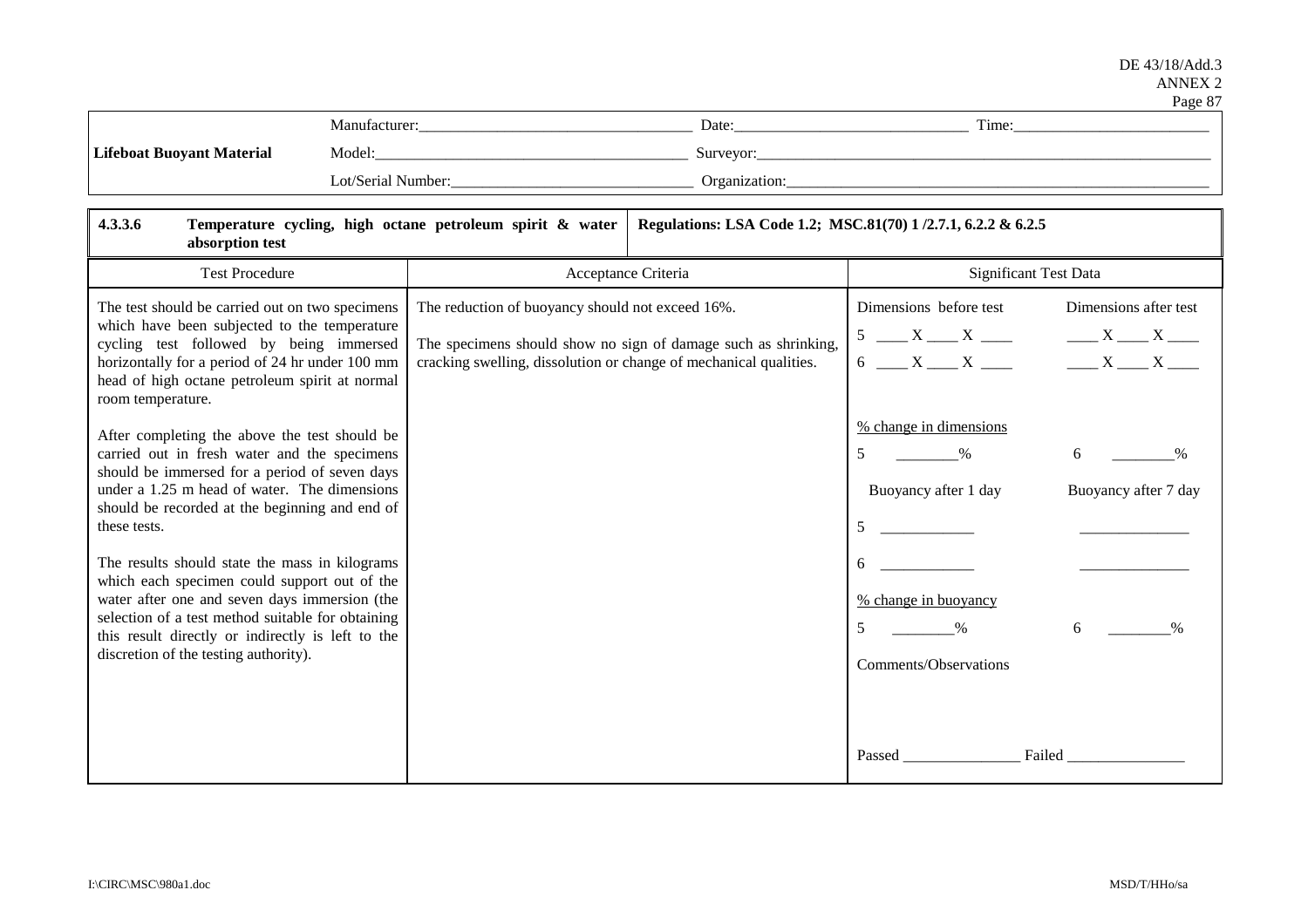| - ---- - -                       | Manufacturer:      | Date:         | m.<br>l'ime: |
|----------------------------------|--------------------|---------------|--------------|
| <b>Lifeboat Buoyant Material</b> | Model:             | Surveyor      |              |
|                                  | Lot/Serial Number: | Organization: |              |

| 4.3.3.7<br><b>Tests for water absorption</b>                                                                                                                                                                                                                                                                                                                                                                                                                                                                                                                                                             | Regulations: LSA Code 1.2; MSC.81(70) 1 / 6.2.2 & 6.2.8                                                                                                                                |                                                                                                                                                                                                                                                                                                                                                                                               |
|----------------------------------------------------------------------------------------------------------------------------------------------------------------------------------------------------------------------------------------------------------------------------------------------------------------------------------------------------------------------------------------------------------------------------------------------------------------------------------------------------------------------------------------------------------------------------------------------------------|----------------------------------------------------------------------------------------------------------------------------------------------------------------------------------------|-----------------------------------------------------------------------------------------------------------------------------------------------------------------------------------------------------------------------------------------------------------------------------------------------------------------------------------------------------------------------------------------------|
| <b>Test Procedure</b>                                                                                                                                                                                                                                                                                                                                                                                                                                                                                                                                                                                    | Acceptance Criteria                                                                                                                                                                    | <b>Significant Test Data</b>                                                                                                                                                                                                                                                                                                                                                                  |
| The test should be carried out on two specimens<br>as supplied. The dimensions should be recorded<br>at the beginning and end of these tests.<br>The test should be carried out in fresh water and<br>the specimens should be immersed for a period of<br>seven days under a 1.25 m head of water.<br>The results should state the mass in kilograms<br>which each specimen could support out of the<br>water after one and seven days immersion (the<br>selection of a test method suitable for obtaining<br>this result directly or indirectly is left to the<br>discretion of the testing authority). | The reduction of buoyancy should not exceed 5%. The specimens<br>should show no sign of damage such as shrinking, cracking swelling,<br>dissolution or change of mechanical qualities. | Dimensions before test<br>Dimensions after test<br>$7 \underline{\hspace{1cm}} X \underline{\hspace{1cm}} X \underline{\hspace{1cm}}$<br>$X = X$<br>$8 \t X$ X $\t X$ X $\t X$<br>% change in dimensions<br>$\%$<br>8<br>$\%$<br>Buoyancy after 1 day<br>Buoyancy after 7 day<br>8<br>% change in buoyancy<br>8<br>$\frac{0}{0}$<br>$\%$<br>Comments/Observations<br><b>Failed Exercise 2</b> |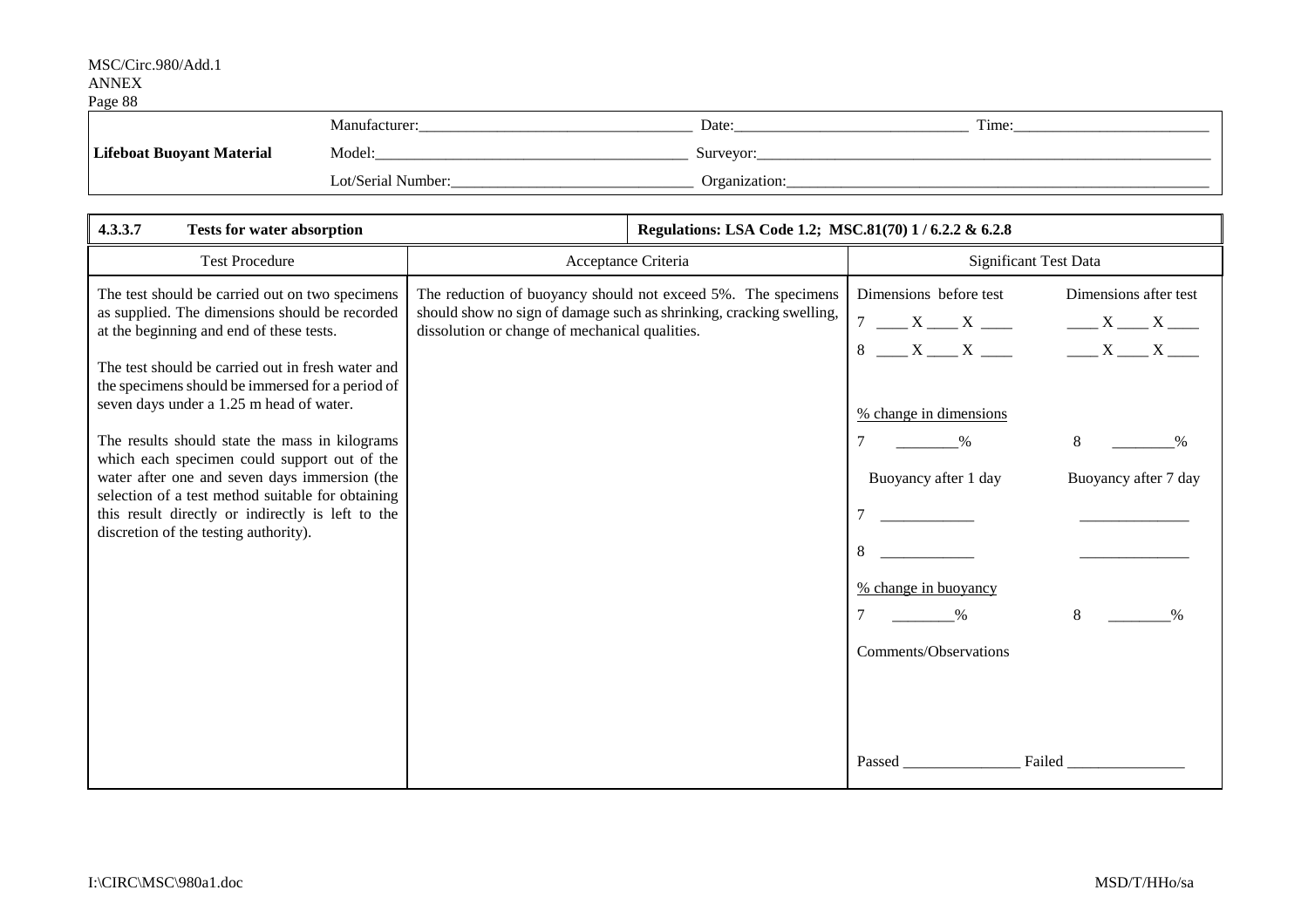|                                  |                    |               | ------           |
|----------------------------------|--------------------|---------------|------------------|
|                                  | Manufacturer:      | Date:         | $\sim$<br>l'ime: |
| <b>Lifeboat Buovant Material</b> | Model:             | Surveyor:     |                  |
|                                  | Lot/Serial Number: | Organization: |                  |

| 4.3.3.8<br>Crude oil test                                                                                                                                                                                                                                                                                                                                                                                                                      |                                                                                                                                                                                           | Regulations: LSA Code 1.2; MSC.81(70) 1/6.2.2, 6.2.3.1, 6.2.7 & 2.7.8                                                                                                                                                                                  |
|------------------------------------------------------------------------------------------------------------------------------------------------------------------------------------------------------------------------------------------------------------------------------------------------------------------------------------------------------------------------------------------------------------------------------------------------|-------------------------------------------------------------------------------------------------------------------------------------------------------------------------------------------|--------------------------------------------------------------------------------------------------------------------------------------------------------------------------------------------------------------------------------------------------------|
| <b>Test Procedure</b>                                                                                                                                                                                                                                                                                                                                                                                                                          | Acceptance Criteria                                                                                                                                                                       | <b>Significant Test Data</b>                                                                                                                                                                                                                           |
| Two specimens of the material should be<br>immersed in crude oil for a period of 14 days<br>under a 100 mm head. The specimens should be<br>tested as supplied by the manufacturer and at<br>normal room temperature (approximately 18°C).                                                                                                                                                                                                     | The reduction of buoyancy must not exceed 5%.<br>The two specimens should show no sign of damage such as shrinking,<br>cracking, swelling, dissolution or change of mechanical qualities. | Dimensions before test<br>Dimensions after test<br>$9 - X - X$<br>$X = X$<br>$10$ $X$ $X$ $X$ $X$ $X$ $X$ $X$                                                                                                                                          |
| After completing the above immersion the two<br>specimens should be immersed for a period of<br>seven days under a 1.25 m head of water.<br>The results should state the mass in kilograms<br>which each specimen could support out of the<br>water after one and seven days immersion (the<br>selection of a test method suitable for obtaining<br>this result directly or indirectly is left to the<br>discretion of the testing authority). |                                                                                                                                                                                           | % change in dimensions<br>9<br>$\%$<br>10<br>$\%$<br>Buoyancy after 1 day<br>Buoyancy after 7 day<br>9<br>$10 \quad \text{m}$<br>% change in buoyancy<br>10<br>9<br>$\frac{0}{0}$<br>$\frac{0}{0}$<br>Comments/Observations<br>Failed<br><b>Passed</b> |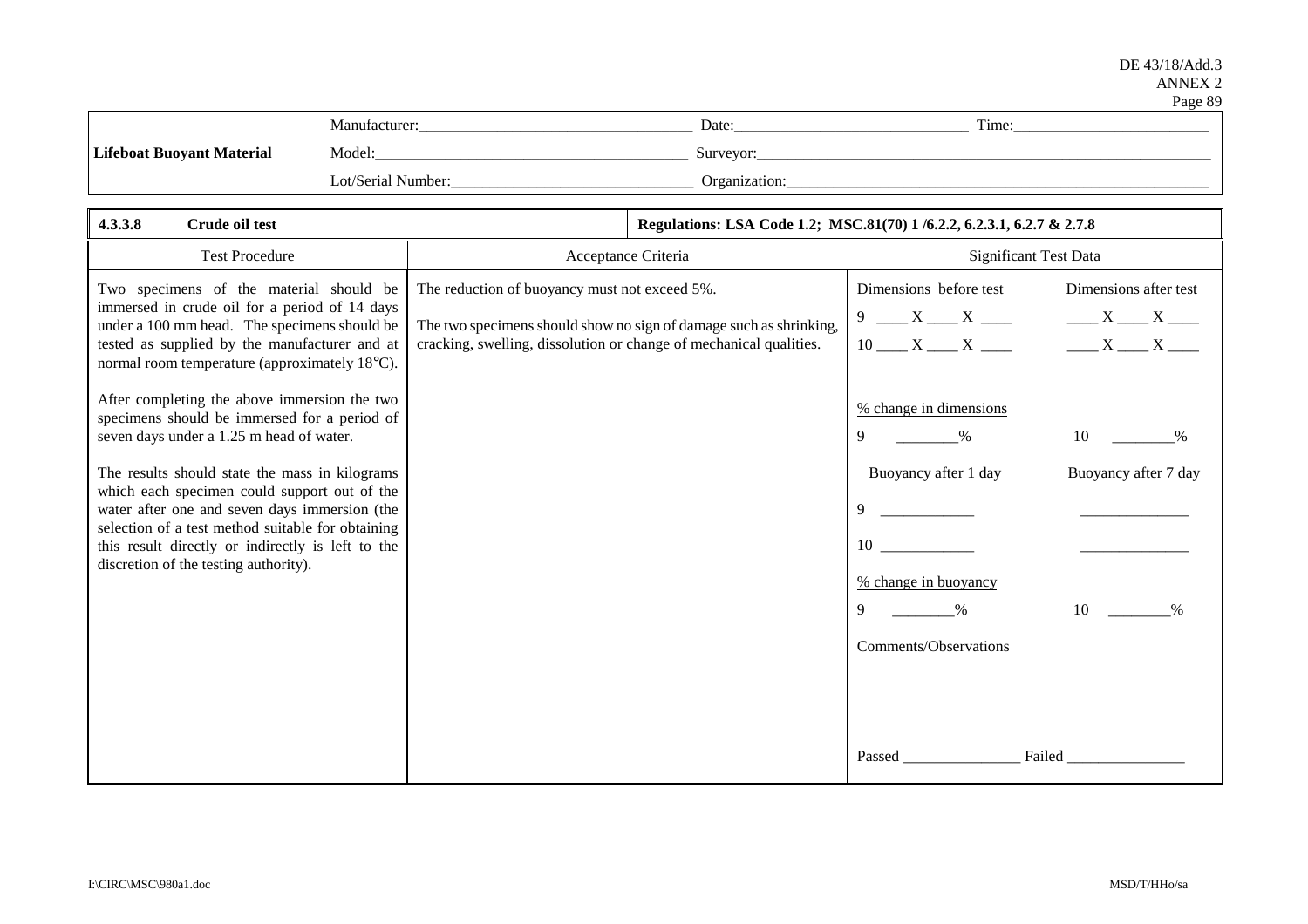# MSC/Circ.980/Add.1

### ANNEX Page 90

| $1.45 \times 10^{-1}$            |                    |                       |       |
|----------------------------------|--------------------|-----------------------|-------|
|                                  | Manutacturer:      | Date:                 | Time: |
| <b>Lifeboat Buoyant Material</b> | Model:             | Surveyor <sup>.</sup> |       |
|                                  | Lot/Serial Number: | Organization:         |       |

| 4.3.3.9<br>Marine fuel oil test (Grade C)*                                                                                                                                                                                                                                                                                                                                                                                                     |                                                                                                                                                                                      | Regulations: LSA Code 1.2; MSC.81(70) 1/6.2.2, 6.2.3.2, 6.2.7 & 2.7.8                                                                                                                                         |  |
|------------------------------------------------------------------------------------------------------------------------------------------------------------------------------------------------------------------------------------------------------------------------------------------------------------------------------------------------------------------------------------------------------------------------------------------------|--------------------------------------------------------------------------------------------------------------------------------------------------------------------------------------|---------------------------------------------------------------------------------------------------------------------------------------------------------------------------------------------------------------|--|
| <b>Test Procedure</b>                                                                                                                                                                                                                                                                                                                                                                                                                          | Acceptance Criteria                                                                                                                                                                  | Significant Test Data                                                                                                                                                                                         |  |
| Two specimens of the material should be<br>immersed in marine fuel oil (grade C) for a period<br>of 14 days under a 100 mm head. The specimens<br>should be tested as supplied by the manufacturer<br>and at normal room temperature (approximately<br>$18^{\circ}$ C).                                                                                                                                                                        | The reduction of buoyancy must not exceed 5%.<br>The specimen should show no sign of damage such as shrinking,<br>cracking, swelling, dissolution or change of mechanical qualities. | Dimensions before test<br>Dimensions after test<br>$11 \_ X \_ X \_$<br>$X = X$<br>$X = X$<br>$12 \underline{\hspace{1cm}} X \underline{\hspace{1cm}} X \underline{\hspace{1cm}}$                             |  |
| After completing the above immersion the two<br>specimens should be immersed for a period of<br>seven days under a 1.25 m head of water.<br>The results should state the mass in kilograms<br>which each specimen could support out of the<br>water after one and seven days immersion (the<br>selection of a test method suitable for obtaining<br>this result directly or indirectly is left to the<br>discretion of the testing authority). |                                                                                                                                                                                      | % change in dimensions<br>$\%$<br>12<br>11<br>$\%$<br>Buoyancy after 1 day<br>Buoyancy after 7 day<br>$12 \quad \text{or} \quad$<br>% change in buoyancy<br>12<br>$\%$<br>$\%$<br>11<br>Comments/Observations |  |
| * Refer to ISO standards ISO 8216 and ISO 8217<br>- Petroleum products.                                                                                                                                                                                                                                                                                                                                                                        |                                                                                                                                                                                      | Failed<br><b>Passed</b>                                                                                                                                                                                       |  |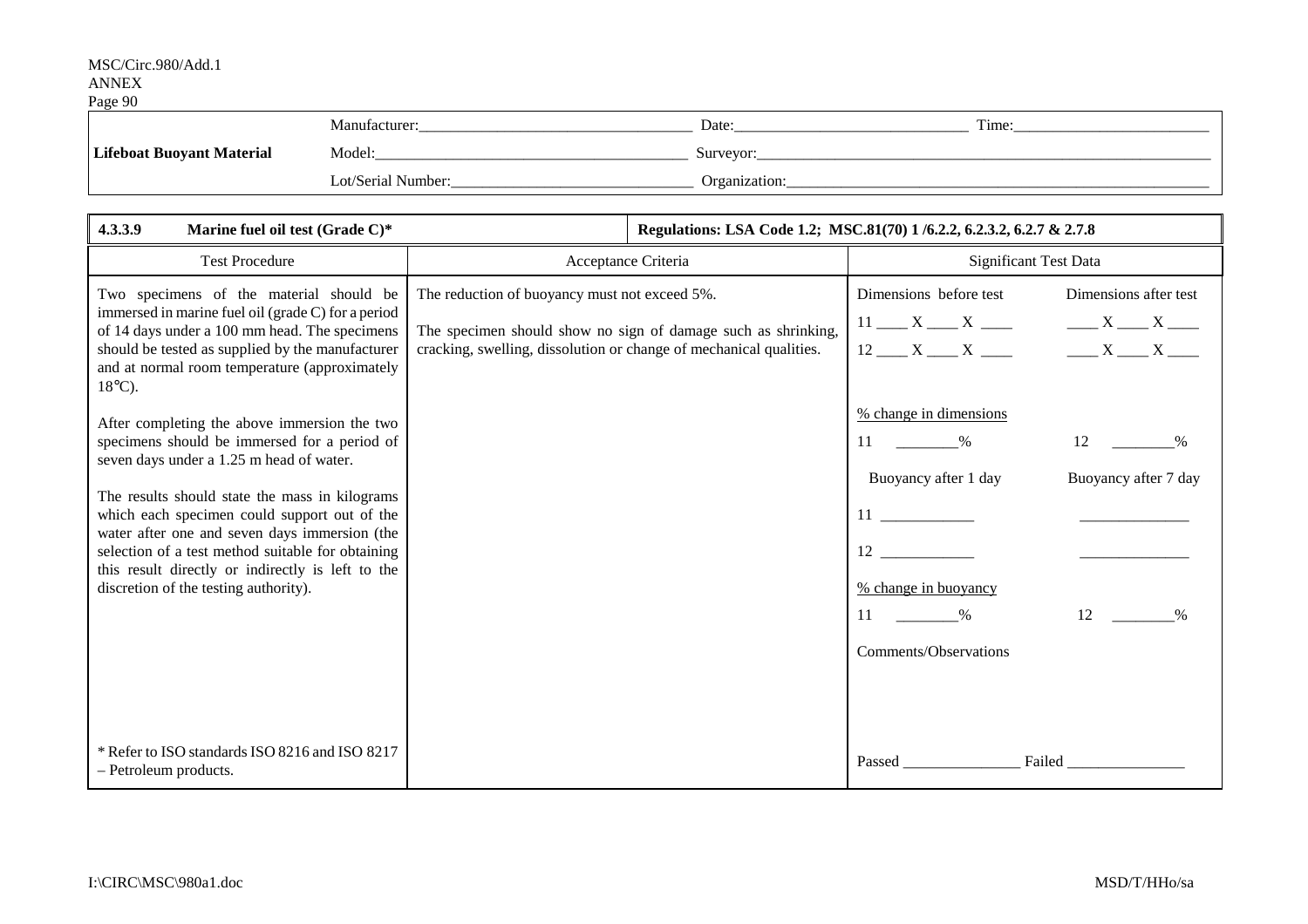|                                  |                    |               | $ -$       |
|----------------------------------|--------------------|---------------|------------|
|                                  | Manufacturer       | Date:         | m.<br>Time |
| <b>Lifeboat Buoyant Material</b> | Model:             | Surveyor:     |            |
|                                  | Lot/Serial Number: | Organization: |            |

| 4.3.3.10<br>Diesel oil test (Grade A)*                                                                                                                                                                                                                                                                                                                                                                                                         |                                                                                                                                                                                     | Regulations: LSA Code 1.2; MSC.81(70) 1/6.2.2, 6.2.3.3, 6.2.7 & 2.7.8 |                                                                                                                                   |                                                                             |
|------------------------------------------------------------------------------------------------------------------------------------------------------------------------------------------------------------------------------------------------------------------------------------------------------------------------------------------------------------------------------------------------------------------------------------------------|-------------------------------------------------------------------------------------------------------------------------------------------------------------------------------------|-----------------------------------------------------------------------|-----------------------------------------------------------------------------------------------------------------------------------|-----------------------------------------------------------------------------|
| <b>Test Procedure</b>                                                                                                                                                                                                                                                                                                                                                                                                                          | Acceptance Criteria                                                                                                                                                                 |                                                                       | <b>Significant Test Data</b>                                                                                                      |                                                                             |
| Two specimens of the material should be<br>immersed in diesel oil (grade A) for a period of<br>14 days under a 100 mm head. The specimens<br>should be tested as supplied by the manufacturer<br>and at normal room temperature (approximately<br>$18^{\circ}$ C)                                                                                                                                                                              | The reduction of buoyancy must not exceed 5%<br>The specimen should show no sign of damage such as shrinking,<br>cracking, swelling, dissolution or change of mechanical qualities. |                                                                       | Dimensions before test<br>$13 \_\_\_X \_\_X \_\_$<br>$14 \_ X \_ X \_ X \_$                                                       | Dimensions after test<br>$X = X$<br>$X \longrightarrow X \longrightarrow X$ |
| After completing the above immersion the two<br>specimens should be immersed for a period of<br>seven days under a 1.25 m head of water.<br>The results should state the mass in kilograms<br>which each specimen could support out of the<br>water after one and seven days immersion (the<br>selection of a test method suitable for obtaining<br>this result directly or indirectly is left to the<br>discretion of the testing authority). |                                                                                                                                                                                     |                                                                       | % change in dimensions<br>13<br>$\%$<br>Buoyancy after 1 day<br>14<br>% change in buoyancy<br>13<br>$\%$<br>Comments/Observations | $\%$<br>Buoyancy after 7 day<br>14<br>$\%$                                  |
| * Refer to ISO standards ISO 8216 and ISO 8217<br>- Petroleum products.                                                                                                                                                                                                                                                                                                                                                                        |                                                                                                                                                                                     |                                                                       | Passed                                                                                                                            | <b>Failed Example</b>                                                       |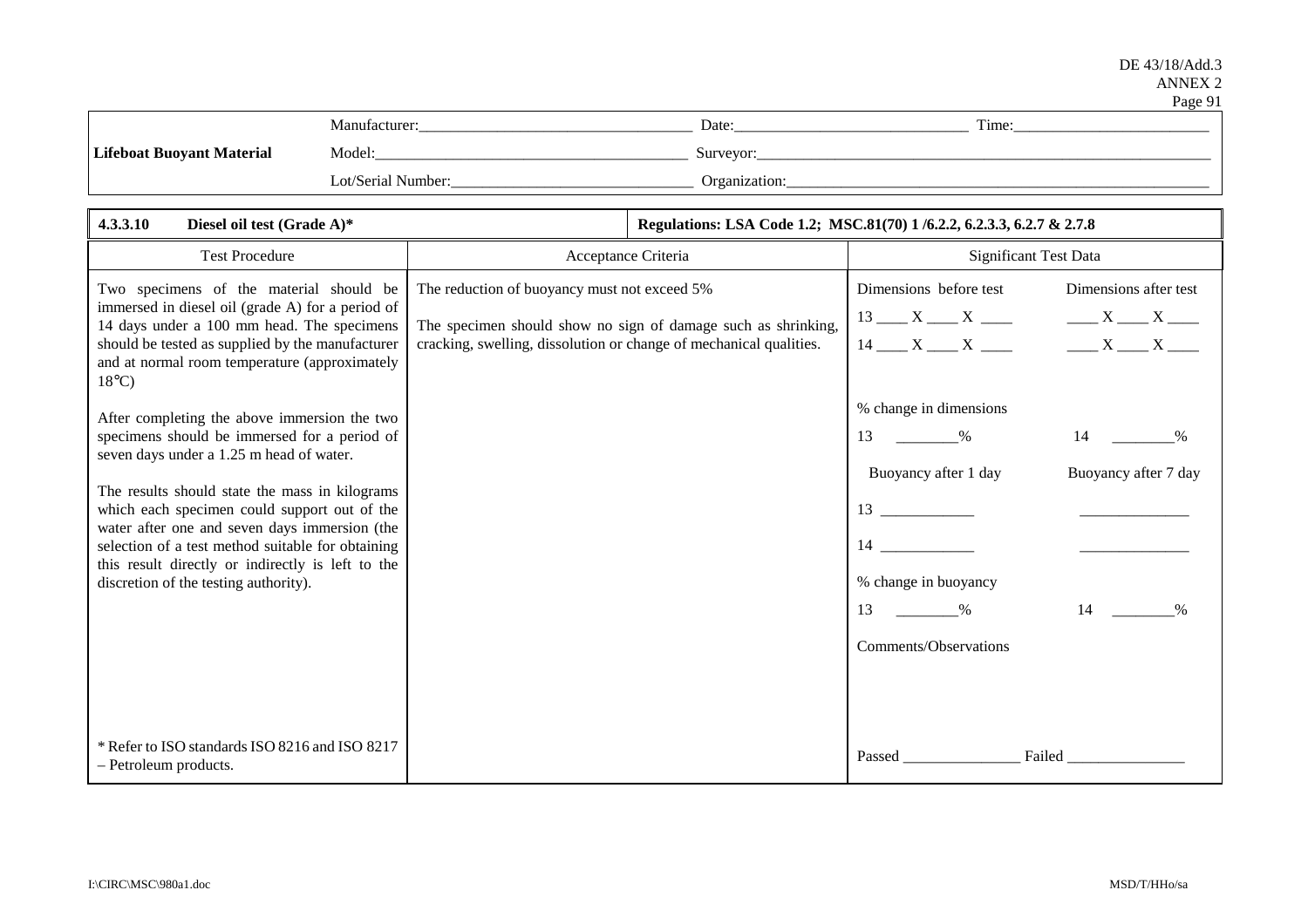| - ---- - - -                     | Manufacturer:      | Date:         | m.<br>l'ime: |
|----------------------------------|--------------------|---------------|--------------|
| <b>Lifeboat Buoyant Material</b> | Model:             | Surveyor      |              |
|                                  | Lot/Serial Number: | Organization: |              |

| 4.3.3.11<br>High octane petroleum spirit test                                                                                                                                                                                                                                                                                                                                                                                                  |                                                                                                                                                                                      | Regulations: LSA Code 1.2; MSC.81(70) 1/6.2.2, 6.2.3.4, 6.2.7 & 2.7.8 |                                                                                                                                       |                                                                                 |
|------------------------------------------------------------------------------------------------------------------------------------------------------------------------------------------------------------------------------------------------------------------------------------------------------------------------------------------------------------------------------------------------------------------------------------------------|--------------------------------------------------------------------------------------------------------------------------------------------------------------------------------------|-----------------------------------------------------------------------|---------------------------------------------------------------------------------------------------------------------------------------|---------------------------------------------------------------------------------|
| <b>Test Procedure</b>                                                                                                                                                                                                                                                                                                                                                                                                                          | Acceptance Criteria                                                                                                                                                                  |                                                                       | Significant Test Data                                                                                                                 |                                                                                 |
| Two specimens of the material should be<br>immersed in high octane petroleum spirit for a<br>period of 14 days under a 100 mm head. The<br>specimens should be tested as supplied by the<br>manufacturer and at normal room temperature<br>(approximately 18°C).                                                                                                                                                                               | The reduction of buoyancy must not exceed 5%.<br>The specimen should show no sign of damage such as shrinking,<br>cracking, swelling, dissolution or change of mechanical qualities. |                                                                       | Dimensions before test<br>% change in dimensions                                                                                      | Dimensions after test<br>$15$ $X$ $X$ $X$ $X$ $X$ $X$<br>$16$ X X X X X X X X X |
| After completing the above immersion the two<br>specimens should be immersed for a period of<br>seven days under a 1.25 m head of water.<br>The results should state the mass in kilograms<br>which each specimen could support out of the<br>water after one and seven days immersion (the<br>selection of a test method suitable for obtaining<br>this result directly or indirectly is left to the<br>discretion of the testing authority). |                                                                                                                                                                                      |                                                                       | 15<br>$\%$<br>Buoyancy after 1 day<br>15<br>$16 \quad \text{or} \quad$<br>% change in buoyancy<br>15<br>$\%$<br>Comments/Observations | 16<br>$\%$<br>Buoyancy after 7 day<br>16<br>$\frac{0}{0}$                       |
|                                                                                                                                                                                                                                                                                                                                                                                                                                                |                                                                                                                                                                                      |                                                                       |                                                                                                                                       | Failed                                                                          |